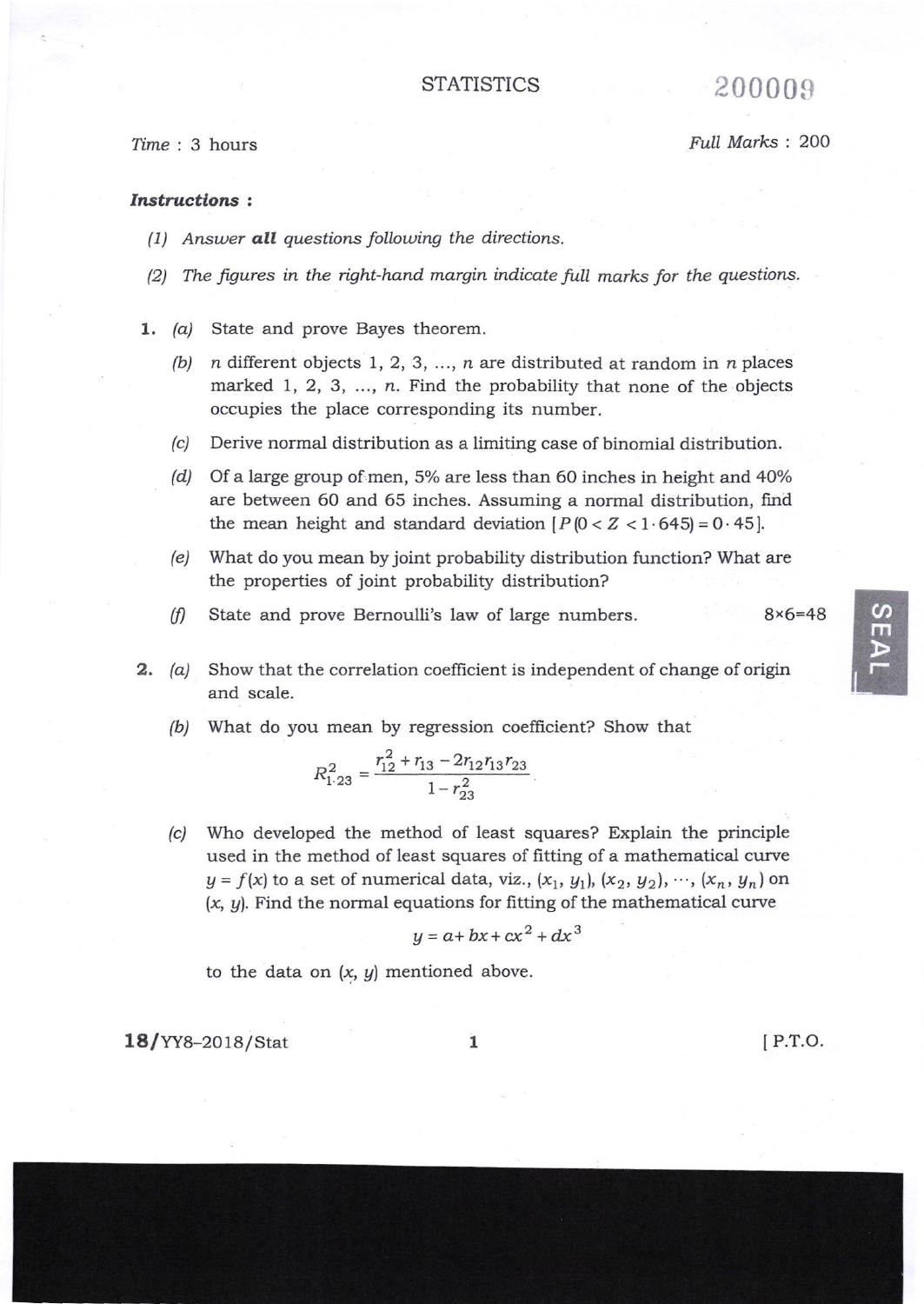- $(d)$  Distinguish between the following :
	- $(i)$  Small sample and Large sample
	- (ii) Parameter and Statistic
	- (iii) Correlation and Regression
	- (e) What are the applications of chi-squared test? What are the conditions for validity of chi-squared test?  $7 \times 5 = 35$
- 3. (a) Write the procedure for test of significance
	- (b) What are the properties of maximum likelihood estimator?
	- $(c)$ Discuss the errors in statistics.
	- $\left( d\right)$  . Which criteria should be followed by a best linear unbiased estimator? Explain in brief.  $5 \times 4 = 20$
- 4. Explain the following :
	- /a/ Sign test
	- (b) Wald-Wolfowitz runs test
	- (c) Runs test for randomness
	- (d/ Median test
	- (e) Wilcoxon-Mann-Whitney test
	- (f) Walla's sequential probability ratio test
	- (g) ASN function

## 5. Define the following :

- (a) Mutually exclusive events
- (b) Random variable
- $(c)$  Type I error
- /d/ Standard error
- (e) Coefticient of variation
- $(f)$  Mathematical expectation
- $(g)$  p.m.f.
- /h/ Degrees of freedom
- $(i)$  Experimental error
- $(ii)$  Power of a test

18/YY8-2018/stat

2

1x1O=10

6x7=42